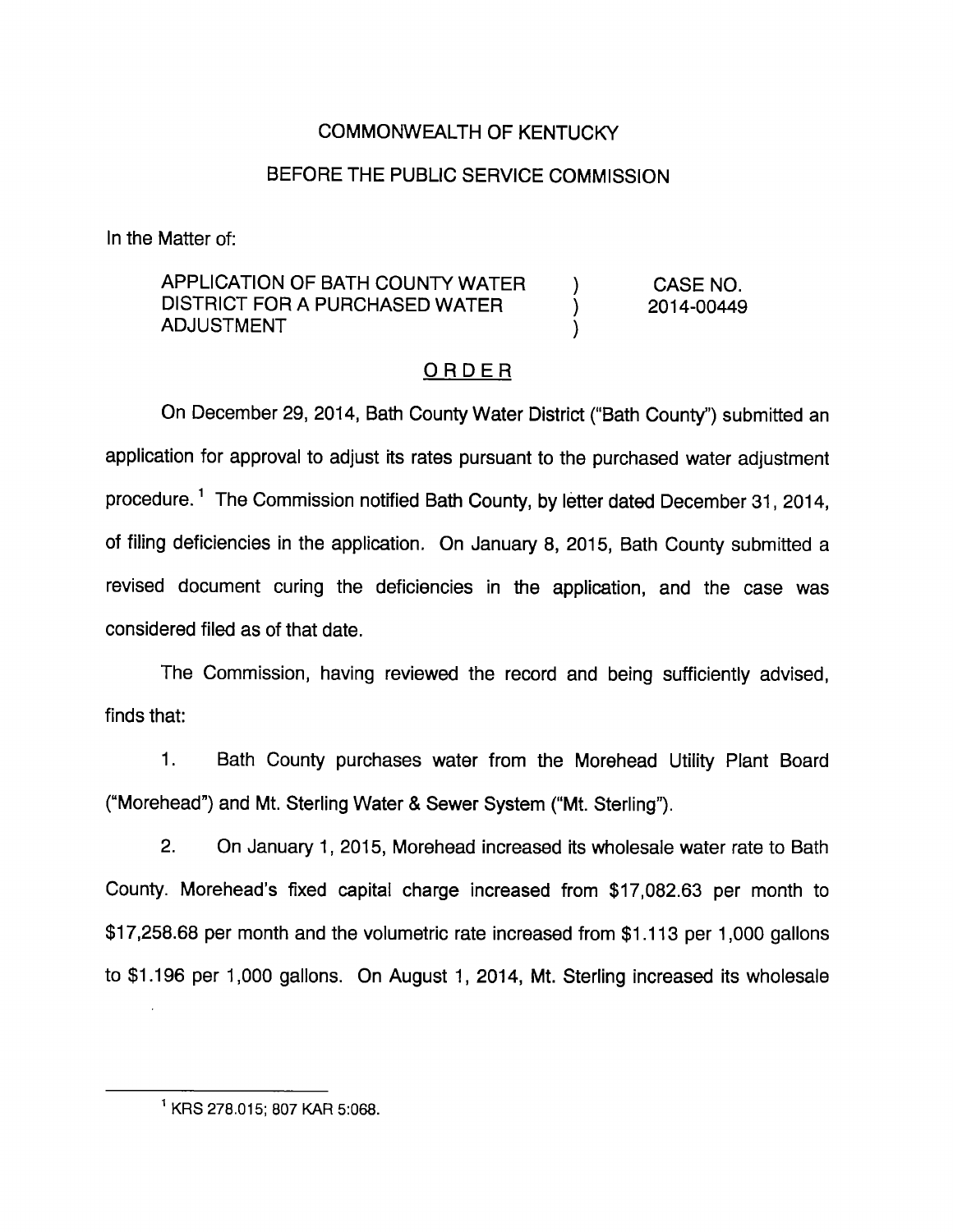water rate to Bath County from \$2.46 per 1,000 gallons to \$2.77 per 1,000 gallons.<sup>2</sup> Bath County proposes to increase its water rates to reflect the increased cost of purchased water effective January 15, 2015.

3. During the 12 months ended November 30, 2014, Bath County purchased 387,293,000 gallons of water from Morehead, 14,721,000 gallons of water from Mt. Sterling and sold 371,668,000 gallons of water. The increase in the cost of purchased water is \$38,821.43 resulting in a purchased water adjustment factor of \$0.10 per 1,000 gallons.

4. The purchased water adjustment of \$0.10 per 1,000 gallons, as calculated in Appendix A to this Order, is fair, just, and reasonable and should be approved pursuant to Bath County's request.

5. Bath County's proposed rates should be approved.

6. The rates as set forth in Appendix B to this Order, are fair, just, and reasonable and should be approved for water service rendered on and after January 15, 2015.

IT IS THEREFORE ORDERED that:

1. The purchased water adjustment of \$0.10 per 1,000 gallons is approved.

2. Bath County's proposed rates are approved.

3. The rates in Appendix B to this Order are approved for services rendered on or after January 15, 2015.

 $2$  TFS 2014-00389 (Ky. PSC filed Aug. 1, 2014); The tariff was accepted for filing by the Commission by letter dated July 31, 2014.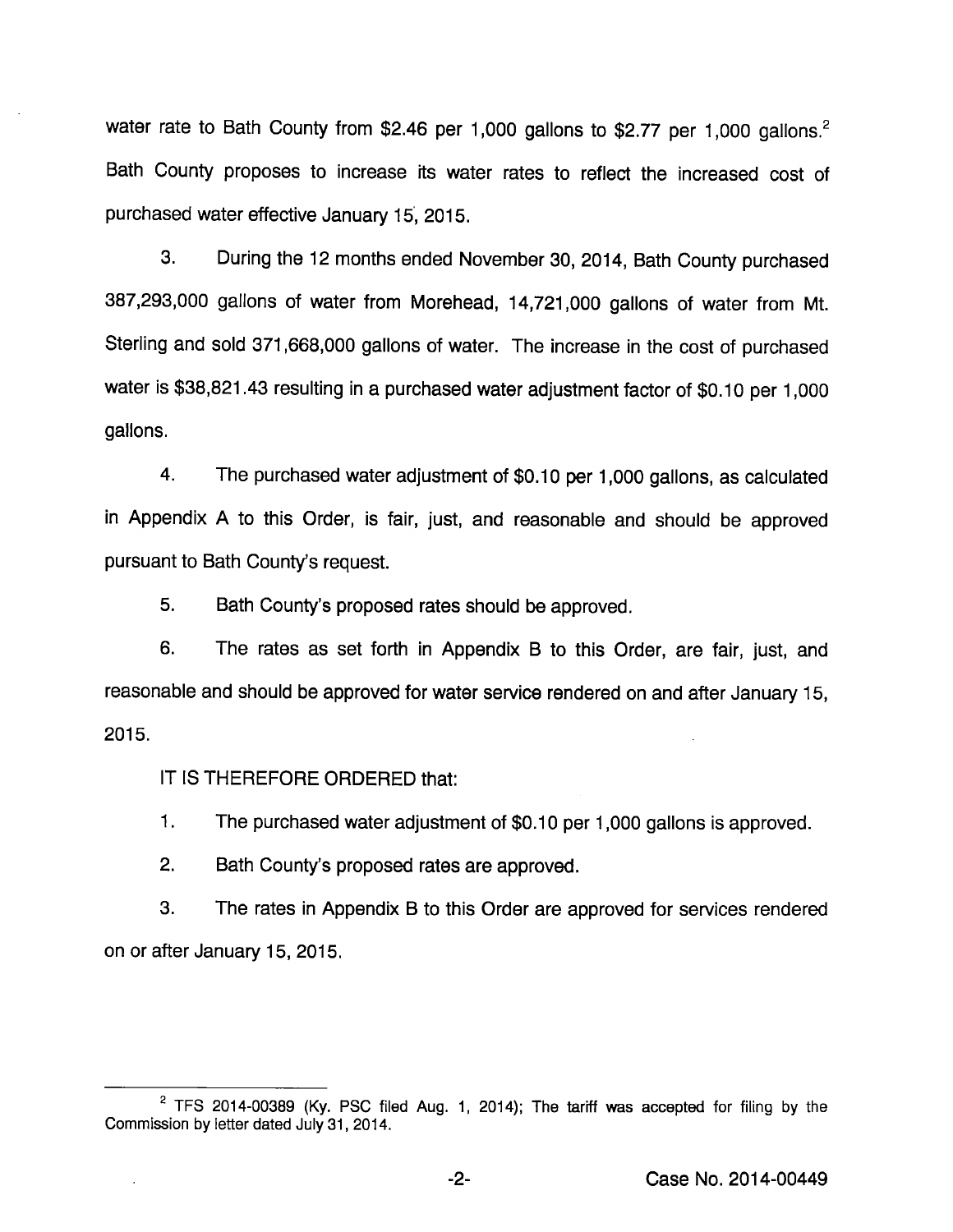4. Within 20 days of the date of this Order, Bath County shall file with the Commission, using the Commission's electronic Tariff Filing System, revised tariff sheets showing the rates approved herein.

> By the Commission entered JAN 3 0 2015 KENTUCKY PUBLIC<br>SERVICE COMMISSION

ATTEST: **Executive** ector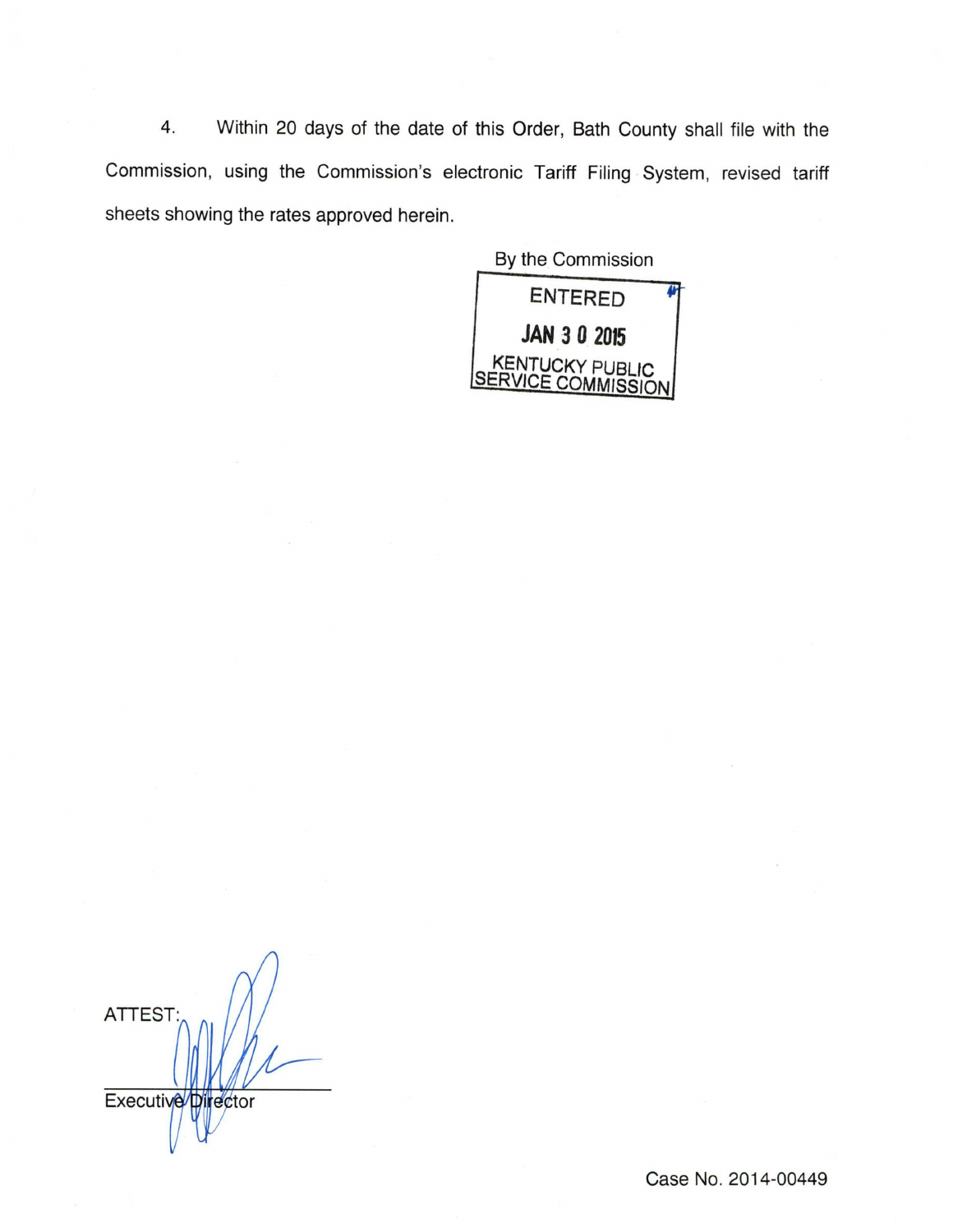# APPENDIX A

# APPENDIX TO AN ORDER OF THE KENTUCKY PUBLIC SERVICE COMMISSION IN CASE NO. 2014-00449 DATED JAN 3 0 2015

| Morehead                                                       | <b>New Rate</b>                              |                                            | <b>Base Rate</b>                                    |  |  |
|----------------------------------------------------------------|----------------------------------------------|--------------------------------------------|-----------------------------------------------------|--|--|
| <b>Fixed Capital Charge</b>                                    | \$17,258.68<br>X 12 months<br>\$207,104.16   |                                            | \$17,082.63<br>$x$ 12 months<br>\$204,991.56        |  |  |
| Purchases in gallons<br><b>Volumetric rate</b>                 | 387,293,000<br>\$1.196/1,000<br>\$463,202.43 |                                            | 387,293,000<br><u>\$1.113/1,000</u><br>\$431,057.11 |  |  |
| Mt. Sterling<br>Purchases in gallons<br><b>Volumetric rate</b> | 14,721,000<br>\$2.77/1,000<br>\$40,777.17    |                                            | 14,721,000<br>\$2.46/1,000<br>\$36,213.66           |  |  |
| Total                                                          | \$711,083.76                                 |                                            | \$672,262.33                                        |  |  |
|                                                                | Increased water cost                         |                                            | \$38,821.43                                         |  |  |
| Increased water cost<br>Divided by gallons sold/1,000          |                                              | \$38,821.43<br>371,668,000<br>\$<br>0.1045 |                                                     |  |  |

Purchased water adjustment factor \$0.10 per 1,000 gallons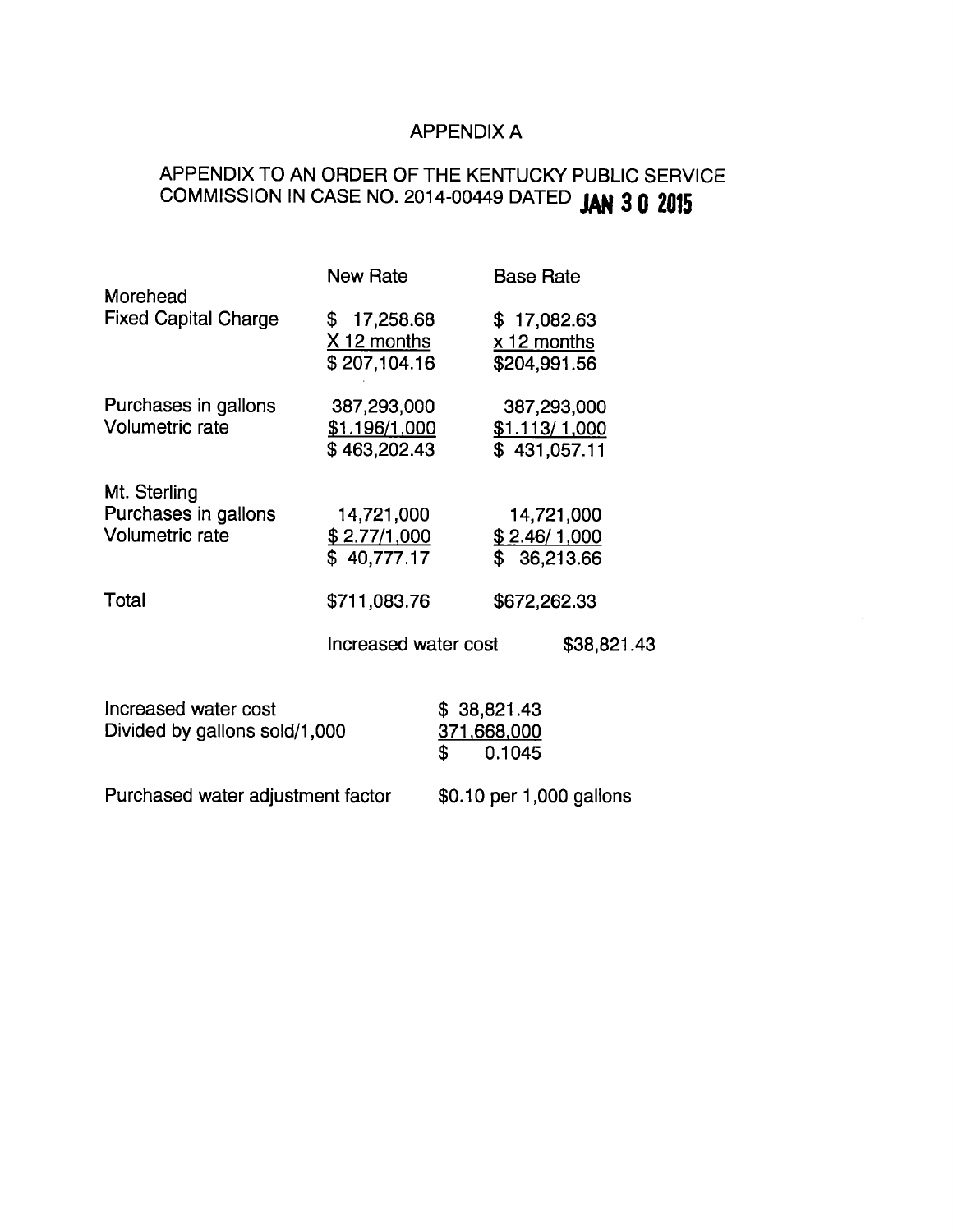### APPENDIX B

# APPENDIX TO AN ORDER OF THE KENTUCKY PUBLIC SERVICE COMMISSION IN CASE NO. 2014-00449 DATED JAN 3 0 2015

The following rates and charges are prescribed for the customers in the area served by Bath County Water District. All other rates and charges not specifically mentioned herein shall remain the same as those in effect under authority of the Commission prior to the effective date of this Order.

### RATES AND CHARGES

|                    | 5/8- X 3/4-Inch Meter |                                  |                        |                                                   |  |
|--------------------|-----------------------|----------------------------------|------------------------|---------------------------------------------------|--|
| First              |                       | 2,000 gallons                    | \$                     | 15.76 Minimum Bill                                |  |
| Next               |                       | 3,000 gallons                    |                        | 6.03 per 1,000 gallons                            |  |
| Next               |                       | 5,000 gallons                    |                        | 4.60 per 1,000 gallons                            |  |
| Next               | 10,000 gallons        |                                  |                        | 3.94 per 1,000 gallons                            |  |
| Next               | 30,000 gallons        |                                  |                        | 3.72 per 1,000 gallons                            |  |
| Next               |                       | 50,000 gallons                   |                        | 3.60 per 1,000 gallons                            |  |
|                    | 1-Inch Meter          |                                  |                        |                                                   |  |
| First              | 10,000 gallons        |                                  | \$                     | 56.85 Minimum Bill                                |  |
|                    | Next 10,000 gallons   |                                  |                        | 3.94 per 1,000 gallons                            |  |
|                    | Next 30,000 gallons   |                                  |                        | 3.72 per 1,000 gallons                            |  |
| Over               |                       | 50,000 gallons                   |                        | 3.60 per 1,000 gallons                            |  |
|                    | 2-Inch Meter          |                                  |                        |                                                   |  |
|                    | First 50,000 gallons  |                                  | \$                     | 207.85 Minimum Bill                               |  |
| Next               |                       | 50,000 gallons                   |                        | 3.60 per 1,000 gallons                            |  |
|                    |                       | <b>LEAK ADJUSTMENT RATE</b>      | \$                     | 2.83 per 1,000 gallons                            |  |
|                    |                       |                                  |                        |                                                   |  |
|                    |                       | <b>WHOLESALE WATER RATES:</b>    |                        |                                                   |  |
|                    |                       | <b>Sharpsburg Water District</b> | \$                     | 3.31 per 1,000 gallons                            |  |
| City of Frenchburg |                       | \$                               | 2.86 per 1,000 gallons |                                                   |  |
|                    |                       |                                  |                        |                                                   |  |
|                    | City of Owingsville   |                                  |                        |                                                   |  |
|                    | All Usage             | Monthly Debt Service Payment     |                        | \$4,733.91 Minimum Bill<br>2.45 per 1,000 gallons |  |
|                    |                       |                                  |                        |                                                   |  |
| <b>Bulk Sales</b>  |                       |                                  | \$                     | 8.39 per 1,000 gallons                            |  |
|                    |                       |                                  |                        |                                                   |  |